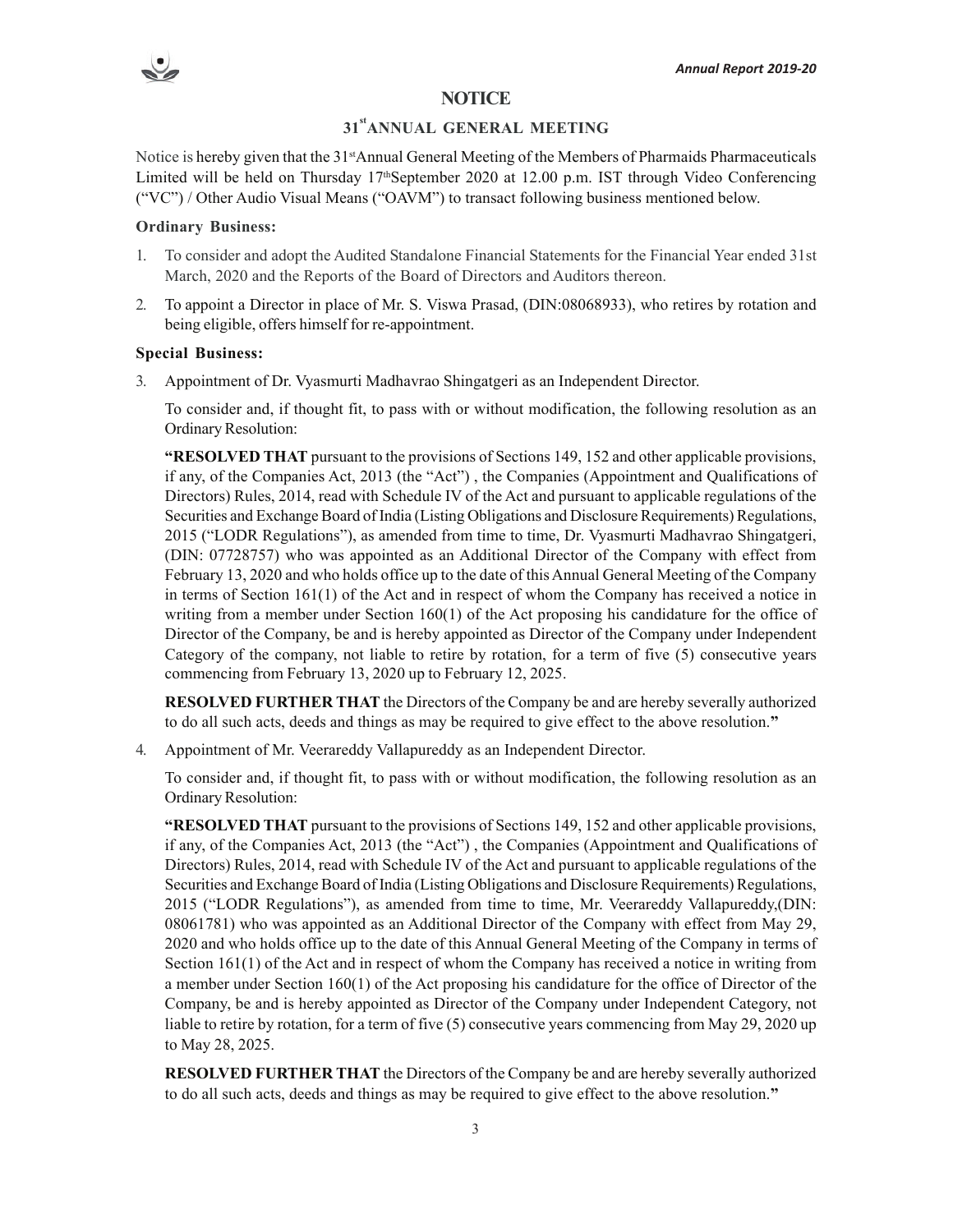

5. Appointment of Mrs. S. Padmaja Kalyani as Executive Director.

To consider and, if thought fit, to pass with or without modification, the following resolution as an Ordinary Resolution:

**"RESOLVED THAT** pursuant to the provisions of Sections 196, 197,198, and read with all other applicable provisions of the Companies Act, 2013 and the rules made there under (including any statutory modification or re-enactment thereof for the time being in force) read with schedule V of the Companies Act, 2013 and Articles of Association of the Company, pursuant to the recommendation of the Nomination and Remuneration Committee and approval of the Board, approval of the members of the company are be and hereby accorded for appointment of Mrs. S. Padmaja Kalyani (DIN:03096445), as Executive Director of the company for a period of five years with effect from January 27, 2020 to January 26, 2025 without any remuneration.

**RESOLVED FURTHER THAT** the Board of Directors be and are hereby authorized to do all such acts, deeds, and things and execute all such documents, instruments and writings as may be required to give effect to the aforesaid resolution."

6. Appointment of Mr. S. Viswa Prasad as Executive Director.

To consider and, if thought fit, to pass with or without modification, the following resolution as an Ordinary Resolution:

**"RESOLVED THAT** pursuant to the provisions of Sections 196, 197,198, and read with all other applicable provisions of the Companies Act, 2013 and the rules made there under (including any statutory modification or re-enactment thereof for the time being in force) read with schedule V of the Companies Act, 2013 and Articles of Association of the Company, pursuant to the recommendation of the Nomination and Remuneration Committee and approval of the Board, approval of the members of the company are be and hereby accorded for appointment of Mr. S. Viswa Prasad (DIN:08068933), as Executive Director of the company for a period of five years with effect from January 27, 2020 to January 26, 2025 without any remuneration.

**RESOLVED FURTHER THAT** the Board of Directors be and are hereby authorized to do all such acts, deeds, and things and execute all such documents, instruments and writings as may be required to give effect to the aforesaid resolution."

7. Appointment of Mr. Dasi Reddy Rakesh as Executive Director.

To consider and, if thought fit, to pass with or without modification, the following resolution as an Ordinary Resolution:

**"RESOLVED THAT** pursuant to the provisions of Sections 196, 197,198, and read with all other applicable provisions of the Companies Act, 2013 and the rules made there under (including any statutory modification or re-enactment thereof for the time being in force) read with schedule V of the Companies Act, 2013 and Articles of Association of the Company, pursuant to the recommendation of the Nomination and Remuneration Committee and approval of the Board, approval of the members of the company are be and hereby accorded for appointment of Mr. Dasi Reddy Rakesh (DIN:07112785), as Executive Director, of the company for a period of five years with effect from February 13, 2020 to February 12, 2025 without any remuneration.

**RESOLVED FURTHER THAT** the Board of Directors be and are hereby authorized to do all such acts, deeds, and things and execute all such documents, instruments and writings as may be required to give effect to the aforesaid resolution."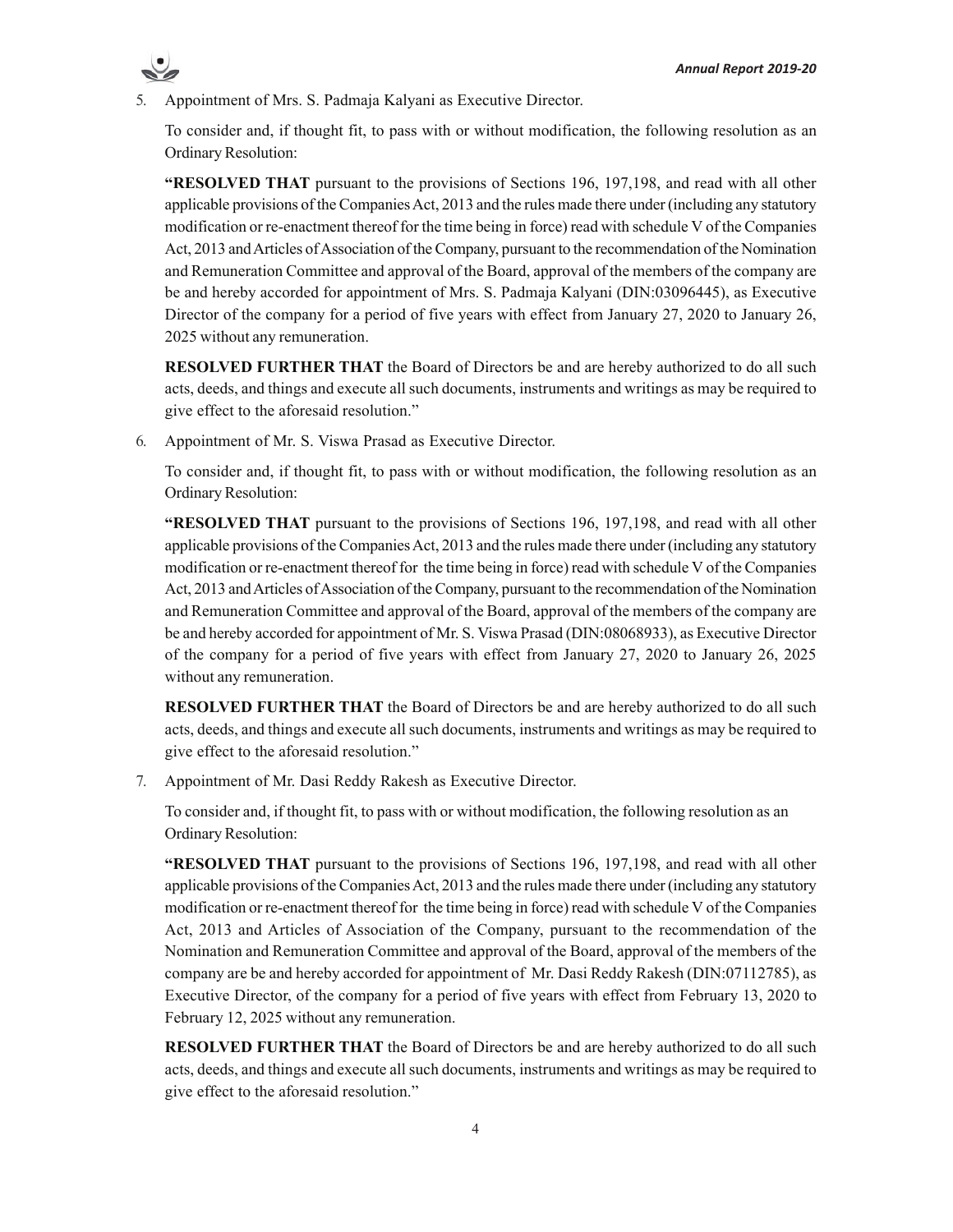

- 1. In view of the global outbreak of the Covid-19 pandemic, the Ministry of Corporate Affairs ('MCA') has vide its General Circular dated May 5, 2020 read with General Circulars dated April 8, 2020 and April 13, 2020 (collectively referred to as 'MCA Circulars') permitted holding of the Annual General Meeting ('AGM' or 'Meeting') through Video Conferencing ('VC') facility or other audio visual means ('OAVM'), without the physical presence of the Members at a common venue. Further, the Securities and Exchange Board of India ('SEBI') vide its Circular dated May 12, 2020 ('SEBI Circular') has also granted certain relaxations in line with the MCA Circulars. In compliance with the provisions of the Companies Act, 2013 ('the Act'), SEBI (Listing Obligations and Disclosure Requirements) Regulations, 2015 ('Listing Regulations') and MCA Circulars, the 31<sup>st</sup> AGM of the Company is being held through VC/ OAVM on Thursday, September 17, 2020 at 12.00 p.m (IST).
- 2. PURSUANT TO THE PROVISIONS OF THE ACT, A MEMBER ENTITLED TO ATTEND AND VOTE AT THE AGM IS ENTITLED TO APPOINT A PROXY TO ATTEND AND VOTE ON HIS/HER BEHALF AND THE PROXY NEED NOT BE A MEMBER OF THE COMPANY. SINCE THIS AGM IS BEING HELD PURSUANT TO THE MCA CIRCULARS THROUGH VC/OAVM, THE REQUIREMENT OF PHYSICAL ATTENDANCE OF MEMBERS HAS BEEN DISPENSED WITH. ACCORDINGLY, IN TERMS OF THE MCA CIRCULARS AND THE SEBI CIRCULAR, THE FACILITY FOR APPOINTMENT OF PROXIES BY THE MEMBERS WILL NOT BE AVAILABLE FOR THIS AGM AND HENCE THE PROXY FORM, ATTENDANCE SLIP AND ROUTE MAP OF THE AGM VENUE ARE NOT ANNEXED TO THIS NOTICE.
- 3. The Explanatory Statement pursuant to Section 102 of the Act setting out material facts concerning the business under Item Nos. 3 to 8 of the Notice is annexed hereto. The relevant details pursuant to Regulations 26(4) and 36(3) of the Listing Regulations and Secretarial Standards on General Meetings (SS-issued by the Institute of Company Secretaries of India (ICSI), in respect of Directors seeking appointment/re-appointment at this AGM are also annexed. Mrs. Sadhanala Padmaja Kalyani, Mr. Sadhanala Viswa Prasad are relatives of each other as defined under Section 2(77) of the Companies Act, 2013.
- 4. The Members can join the AGM in the VC/OAVM mode 15 minutes before and 15 minutes after the scheduled time of the commencement of the Meeting by following the procedure mentioned in the Notice. The Members will be able to view the proceedings on the Central Depository Services (India) Limited ("CDSL") e-Voting website at https://www.evotingindia. com. The facility of participation at the AGM through VC/ OAVM will be made available to at least 1000 members on first come first served basis. However, large Shareholders (Shareholders holding 2% or more shareholding), Promoters, Institutional Investors, Directors, Key Managerial Personnel, the Chairpersons of the Audit Committee, Nomination and Remuneration Committee and Stakeholders Relationship Committee, Auditors etc. are allowed to attend the AGM without restriction on account of first come first served basis. The detailed instructions for joining the Meeting through VC/ OAVM forms part of this Notes.
- 5. Institutional Investors, who are Members of the Company, are encouraged to attend the 31st AGM through VC/OAVM mode and vote electronically. Corporate Members intending to appoint their authorised representatives pursuant to Sections 112 and 113 of the Act, as the case may be, to attend the AGM through VC/OAVM or to vote through remote e-voting, are requested to send a certified copy of the Board Resolution to the Scrutinizer by e-mail at pharmaids125@gmail.com with a copy marked to anniejodhani@gmail.com.
- 6. The attendance of the Members attending the AGM through VC/OAVM will be counted for the purpose of reckoning the quorum under Section 103 of the Act.
- 7. In line with the MCA Circular dated May 5, 2020 and SEBI Circular dated May 12, 2020, the Notice of the AGM along with the Annual Report 2019-20 is being sent only through electronic mode to those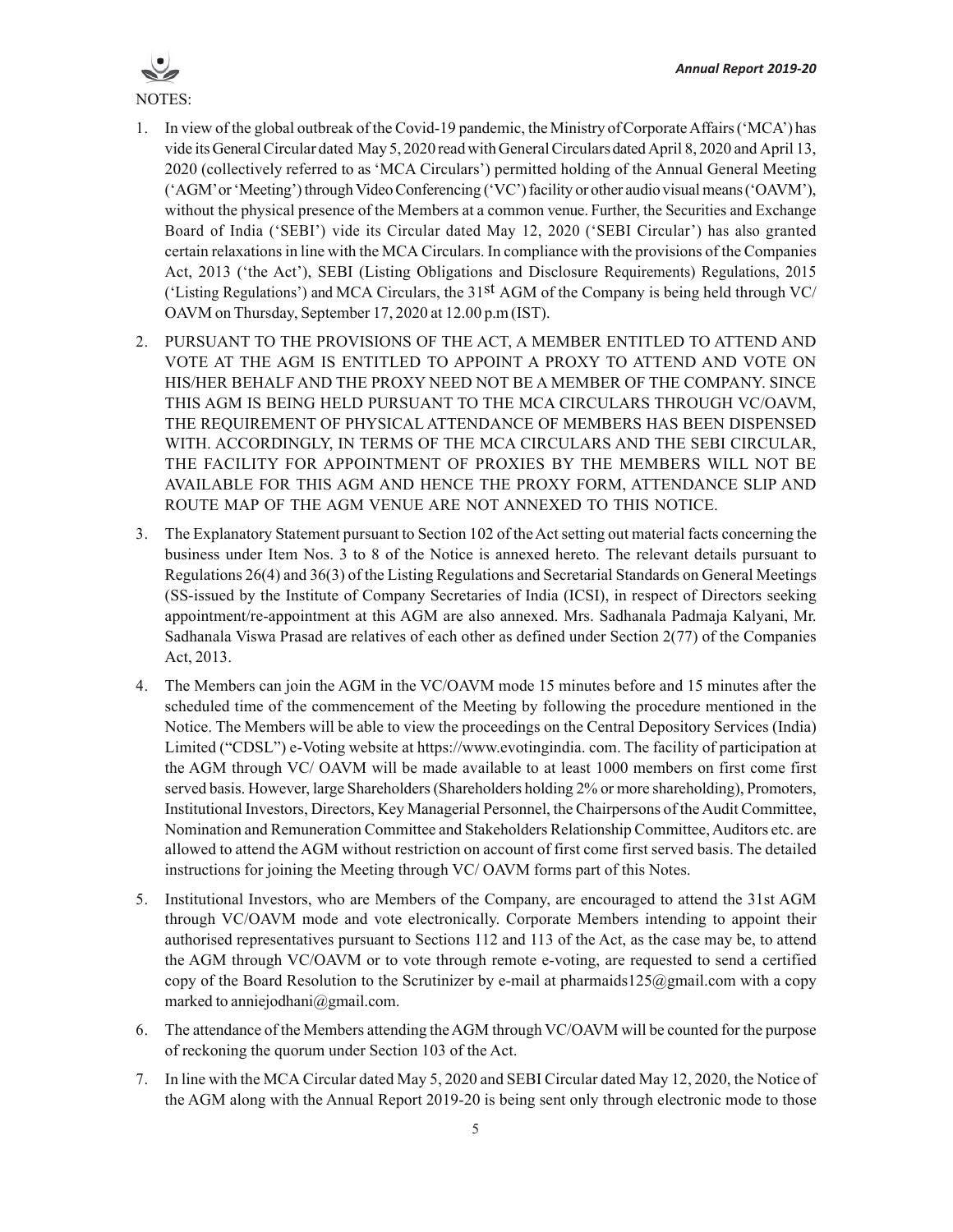

- 8. As per Regulation 40 of the Listing Regulations, as amended, securities of listed companies can be transferred only in dematerialised form with effect from April 1, 2019, except in case of request received for transmission or transposition of securities. In view of this and to eliminate all risks associated with physical shares and for ease of portfolio management, Members holding shares in physical form are requested to consider converting their holdings to dematerialized form. Members can contact the Company's Registrar and Transfer Agent, M/s. Venture Capital and Corporate Investments Pvt. Ltd,12- 10-167, Bharat Nagar, Hyderabad – 500018, India, Email Id: info@vccipl.com, www.vccipl.com ("RTA" or "Registrar") for assistance in this regard. Members may also refer to Frequently Asked Questions ('FAQs') on the Company's website at https://www.pharmaids.com.
- 9. Members are also requested to intimate changes, if any, pertaining to their name, postal address, e-mail address, telephone/mobile numbers, PAN, registering of nomination, power of attorney registration, Bank Mandate details, etc. to Registrar/their DPs. Further, Members may note that SEBI has mandated the submission of PAN by every participant in securities market.
- 10. Nomination facility: As per the provisions of Section 72 of the Act, the facility for making nomination is available for the Members in respect of the shares held by them.

Members who have not yet registered their nomination are requested to register the same by submitting Form No. SH-13. If a Member desires to cancel the earlier nomination and record a fresh nomination, he may submit the same in Form SH-14 through their registered email id. The said forms can be downloaded from the Company's website at https://www.pharmaids.com. Members are requested to submit the said form to their respective DPs in case the shares are held in electronic form and to the Registrar at info@vccipl.com in case the shares are held in physical form, quoting your folio no.

- 11. Consolidation of Physical Share Certificates: Members holding shares in physical form, in identical order of names, in more than one folio are requested to send to the Company or Registrar, the details of such folios together with the share certificates for consolidating their holdings in one folio. A consolidated share certificate will be issued to such Members after making requisite changes.
- 12. Members who wish to inspect the relevant documents referred to in the Notice can send an e-mail to pharmaids125@gmail.com or anniejodhani@gmail.com from their registered e-mail id by mentioning their DP ID & Client ID/Physical Folio Number.
- 13. To prevent fraudulent transactions, Members are advised to exercise due diligence and notify the Company of any change in address or demise of any Member as soon as possible. Members are also advised not to leave their demat account(s) dormant for long. Periodic statement of holdings should be obtained from the concerned DPs and holdings should be verified from time to time.
- 14. Details of Unclaimed Shares: The company doesn't have any shares remaining unclaimed in the unclaimed suspense account.
- 15. Process for registering/ updating e-mail address and mobile number:

In case of shares held in physical form, the following procedure shall be followed:

- a) Visit the link: https://vccipl.com//
- b) Select the company name from the drop down box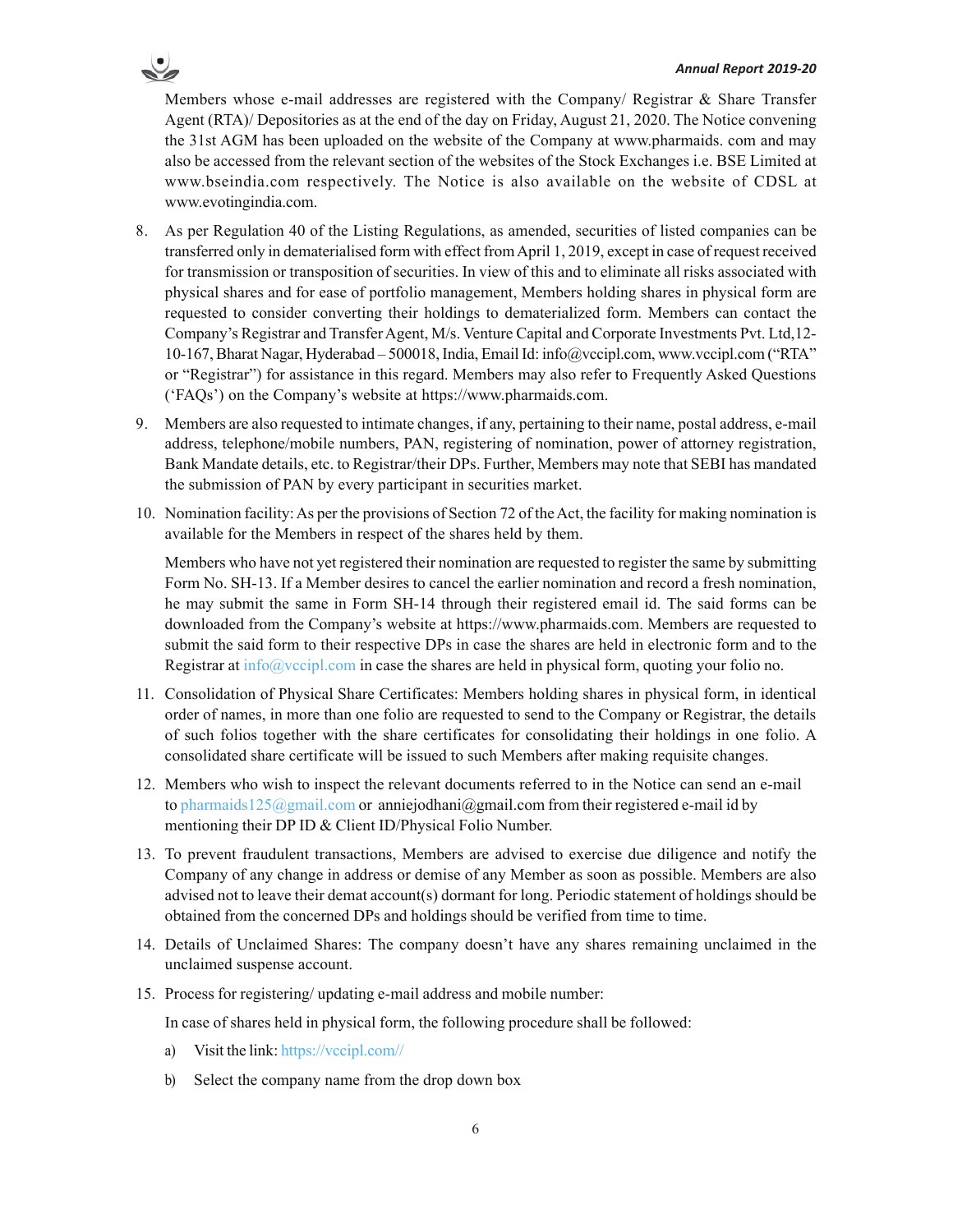

- Enter your name as per the share certificate, physical folio number and PAN details. In the event the PAN details are not available on record for Physical Folio, Member to enter one of the share certificate numbers; and The above system also provides a facility to the Members holding shares in physical form to upload a self-attested copy of their PAN Card, if the PAN details are not updated in accordance with the requirements prescribed by SEBI.
- d) Also enter your valid e-mail address and mobile number and click on generate OTP, a OTP shall be sent to mobile no. for verification. Once OTP is validated, the details can be submitted by verifying the declaration.
- e) The system will then confirm the successful registration of email id and mobile number.

The above submitted email id and mobile number shall be used for sending notices, annual report and all other correspondence from time to time to the shareholders including for participating in evoting of this AGM.

In case of shares held in electronic/demat form, the shareholders are requested to update/ register their mail id and mobile no. with their respective depository participants. However, for the limited purpose of receiving the company's 31st Annual Report and notice of 31st Annual General Meeting and to participate in evoting, the Company enabled the process of updating/ modifying and changing their email id and mobile no. on temporary basis by following the above procedure as provided to physical shareholders.

After successful submission of the e-mail address, on request from the shareholder, RTA will email a copy of this AGM Notice and Annual Report for FY 2019-20. In case of any queries, Members may write to info@vccipl.com or pharmaids125@gmail.com.

Further, those Members who have already registered their e-mail addresses are requested to keep their e-mail addresses validated/updated from time to time with their DPs/RTA to enable servicing of notices/documents/ Annual Reports and other communications electronically to their e-mail address in future.

Alternatively, Members may also send an e-mail request to pharmaids125@gmail.com or to anniejodhani $@$ gmail.com along with the following documents for registration of e-mail addresses for e-voting for the resolutions set out in this 31ST AGM Notice:

- In case shares are held in physical form, please provide Folio No., Name of shareholder, scanned copy of the share certificate (front and back), self- attested scanned copy of PAN card, self-attested scanned copy of Aadhaar Card.
- In case shares are held in demat form, please provide DP ID-Client ID (8 digit DP ID + 8 digit Client ID or 16 digit Beneficiary ID), name, client master or copy of consolidated account statement, self- attested scanned copy of PAN card, self-attested scanned copy of Aadhaar Card. Please note that the registration of email id and mobile no. for shareholders holding shares in Demat will be used only for limited purpose of 31ST AGM
- 16. Remote e-Voting before/during the AGM:
	- i. Pursuant to the provisions of Section 108 of the Act read with Rule 20 of the Companies (Management and Administration) Rules, 2014 (as amended) and Regulation 44 of Listing Regulations (as amended) and the MCA Circulars, the Company is providing facility of remote e-Voting to its Members in respect of the business to be transacted at the AGM. For this purpose, the Company has entered into an agreement with CDSL for facilitating voting through electronic means, as the authorised agency. The facility of casting votes by a Member using remote e-Voting system as well as remote e-Voting during the AGM will be provided by CDSL.
	- ii. Members of the Company holding shares either in physical form or in electronic form as of the close of business hours on Wednesday, September 9, 2020 i.e. cut-off date may cast their vote by remote e-Voting. A person who is not a Member as on the cut-off date should treat this Notice for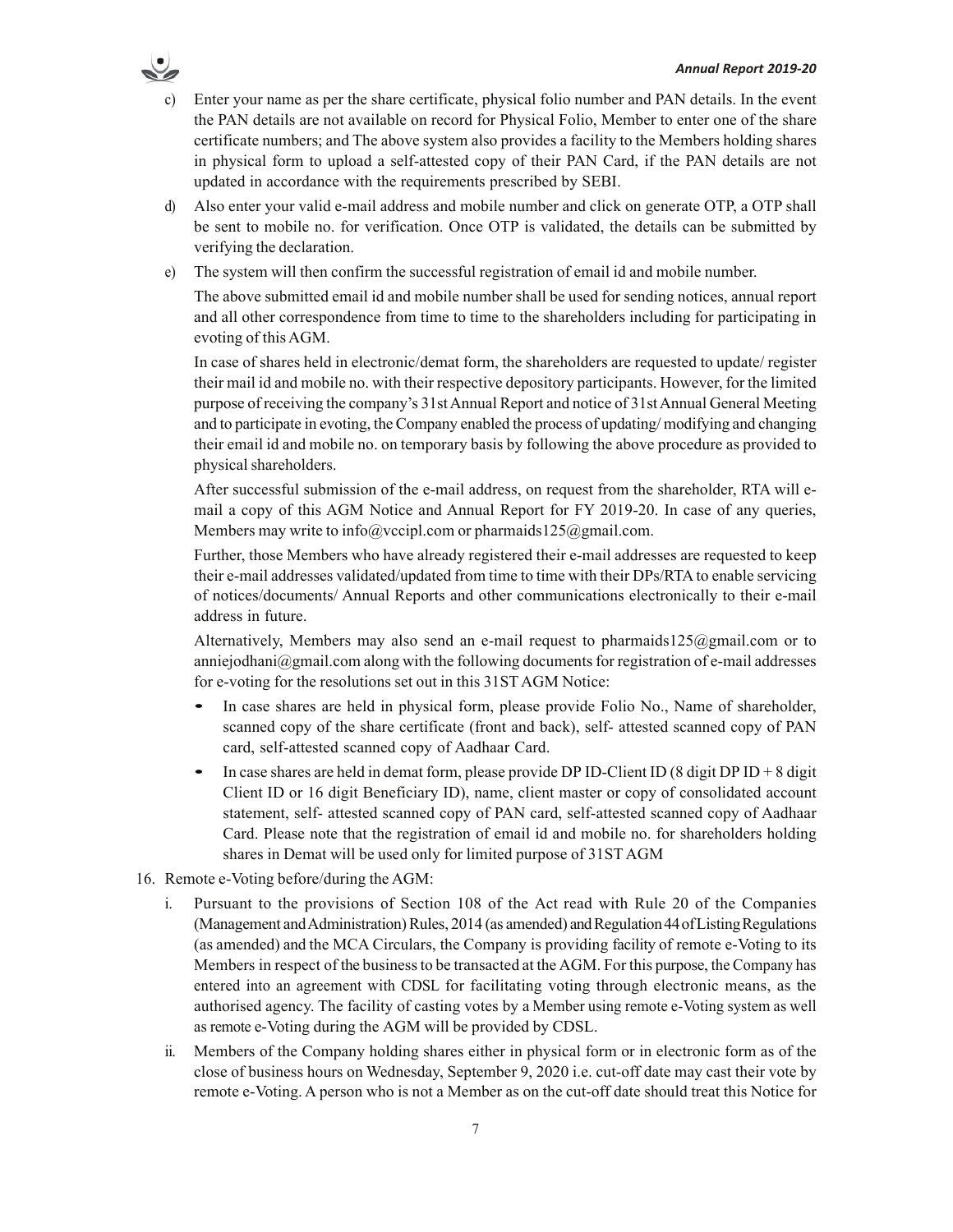

information purpose only. A person whose name is recorded in the Register of Members or in the Register of Beneficial Owners maintained by the depositories as on the cut-off date only shall be entitled to avail the facility of remote e-Voting before the AGM as well as remote e-Voting during the AGM.

Any person who acquires shares of the Company and becomes a Member of the Company after the dispatch of the Notice and holding shares as on the cut-off date i.e. as of the close of business hours on Wednesday, September 09, 2020, may obtain a copy of AGM Notice by sending a request to info@vccipl.com or can also be downloaded from the Company's website www.pharmaids.com and participate in remote e-voting or e-voting at AGM by following the instructions provided herein.

- iii. The remote e-Voting period commences on Monday, September 14, 2020 at 9.00 a.m. (IST) and ends on Wednesday, September 16, 2020 at 5.00 p.m. (IST). The remote e-Voting module shall be disabled by CDSL for voting thereafter. Once the vote on a resolution is cast by the Member, the Member shall not be allowed to change it subsequently. The voting rights of the Members shall be in proportion to their share of the paid-up equity share capital of the Company as on the cut-off date i.e. as of the close of business hours on Wednesday, September 9, 2020.
- iv. Members will be provided with the facility for voting through electronic voting system during the VC/ OAVM proceedings at the AGM and Members participating at the AGM, who have not already cast their vote by remote e-Voting, will be eligible to exercise their right to vote at the end of discussion on the resolutions on which voting is to be held, upon announcement by the Chairperson. Members who have cast their vote on resolution(s) by remote e-Voting prior to the AGM will also be eligible to participate at the AGM through VC/OAVM but shall not be entitled to cast their vote on such resolution(s) again.
- v. The remote e-Voting module on the day of the AGM shall be disabled by CDSL for voting 15 minutes after the conclusion of the Meeting.
- 17. M/s. Kashinath Sahu & Co., Practising Company Secretaries, Hyderabad have been appointed as the Scrutinizer(s) to scrutinize the e-voting process in a fair and transparent manner and they have communicated their willingness to be appointed and will be available for same purpose.
- 18. The Scrutiniser will submit his report to the Chairperson or to any other person authorised by the Chairperson after completion of the scrutiny of the e-Voting (votes cast during the AGM and votes cast through remote e-Voting), not later than 48 hours from the conclusion of the AGM. The result declared along with the Scrutiniser's report shall be communicated to the Stock Exchanges on which the Company's shares are listed and will also be displayed on the Company's website at www. pharmaids.com.
- 19. Instructions for attending the AGM through VC/OAVM:
	- a. Shareholder will be provided with a facility to attend the AGM through VC/OAVM through the CDSL e-Voting system. Shareholders may access the same at https:// www.evotingindia.com under shareholders/members login by using the remote e-voting credentials. The link for VC/OAVM will be available in shareholder/members login where the EVSN of the Company is displayed.
	- b. Members may join the Meeting through Laptops, Smartphones, Tablets and iPads for better experience. Further, Members will be required to use Internet with a good speed to avoid any disturbance during the Meeting. Please note that participants connecting from Mobile Devices or Tablets or through Laptops connecting via mobile hotspot may experience Audio/Video loss due to fluctuation in their respective network. It is therefore recommended to use stable Wi-Fi or LAN connection to mitigate any glitches.
	- c. Members who would like to express their views/ask questions as a speaker at the Meeting may preregister themselves by sending a request from their registered e-mail address mentioning their names, DP ID and Client ID/folio number, PAN and mobile number at pharmaids125@gmail.com before 3.00 p.m. (IST) on Sunday, September 13, 2020. Only those Members who have preregistered themselves as a speaker will be allowed to express their views/ask questions during the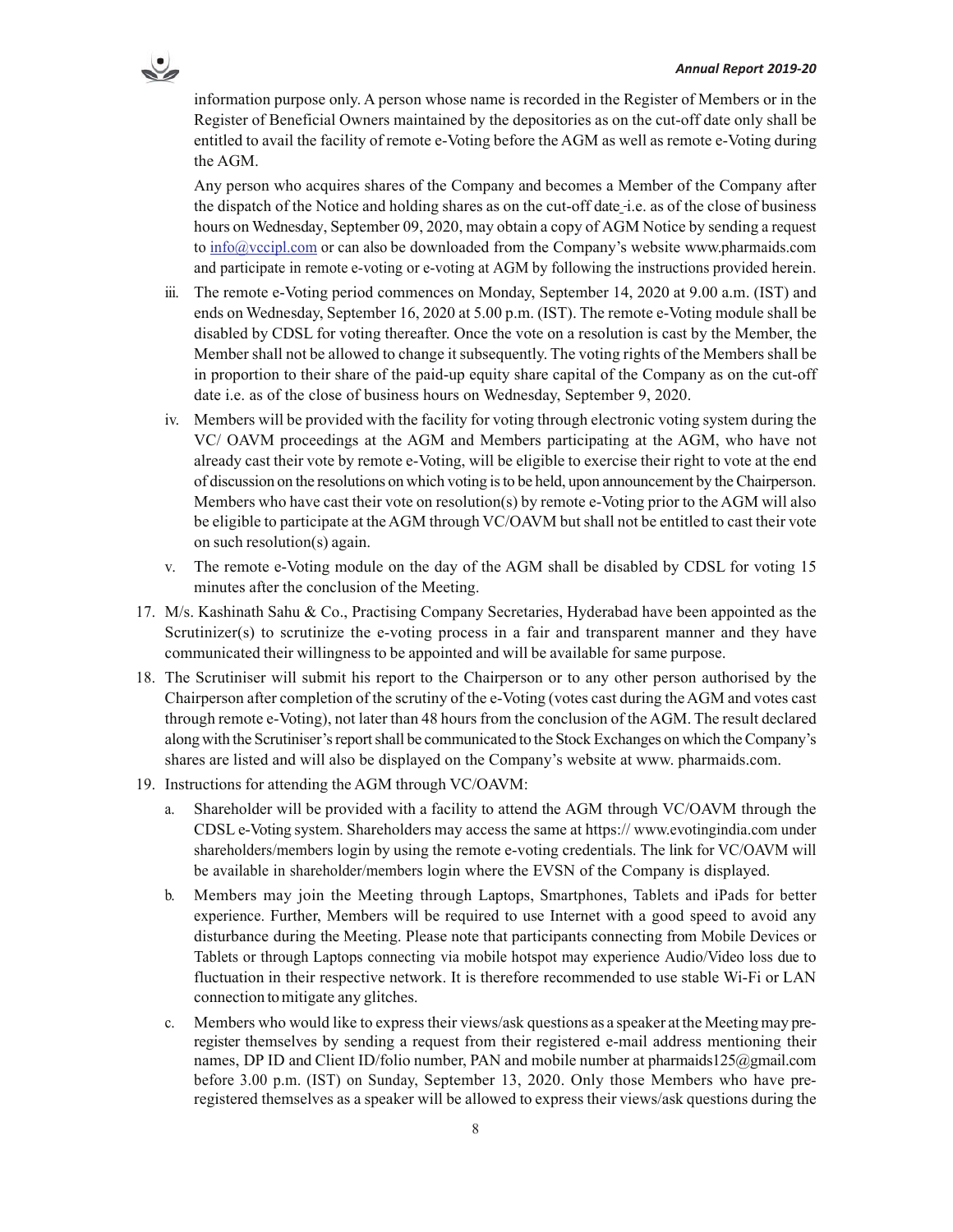

AGM. TheCompany reserves the right to restrict the number of speakers depending on the availability of time for the AGM.

- d. Members are encouraged to submit their questions in advance with regard to the financial statements or any other matter to be placed at the 31<sup>st</sup> AGM, from their registered e-mail address, mentioning their name, DP ID and Client ID number/folio number and mobile number, to reach the Company's e-mail address at pharmaids125@gmail.com before 3.00 p.m. (IST) on Sunday, September 13, 2020. Such questions by the Members shall be suitably replied by the Company.
- e. Those shareholders who have registered themselves as a speaker will only be allowed to express their views/ask questions during the meeting.
- 20. Instructions for remote e-voting before/during the AGM:
	- **A. Instructions of remote e-voting before AGM are as under:**
		- a. The voting period **begins on Monday, September 14, 2020 at 9.00 a.m. (IST) and ends on Wednesday, September 16, 2020 at 5.00 p.m. (IST)**. The e-voting module shall be disabled by CDSL for voting thereafter. During this period shareholders' of the Company, holding shares either in physical form or in dematerialized form, as on the cut- off i.e. **as of the close of business hours on Wednesday, September 09, 2020** may cast their vote electronically. The e-voting module shall be disabled by CDSL for voting thereafter.
		- b. Shareholders who have already voted prior to the meeting date would not be entitled to vote at the meeting venue.
		- c. The shareholders should log on to the e-voting website www.evotingindia.com.
		- d. Click on "Shareholders" module.
		- e. Now enter your User ID:
			- i. For CDSL: 16 digits beneficiary ID,
			- ii. For NSDL: 8 Character DP ID followed by 8 Digits Client ID,

iii. Shareholders holding shares in Physical Form shouldenter Folio Number registered with the Company; or

Alternatively, if you are registered for CDSL's EASI/ EASIEST e-services, you can log-in at https://www. cdslindia.com from Login - using your login credentials. Once you successfully log-in to CDSL's EASI/ EASIEST e-services, click on e-Voting option and proceed directly to cast your vote electronically.

- f. Next enter the Image Verification as displayed and Click on Login.
- g. If you are holding shares in demat form and had logged on to www.evotingindia.com and voted on an earlier e-voting of any company, then your existing password is to be used.
- h. If you are a first time user follow the steps given below:

| <b>PAN</b>                                                 | Enter your 10-digit alpha-numeric PAN issued by Income Tax Department<br>(Applicable for both demat shareholders as well as physical shareholders)                                                                                                                                                                                                             |
|------------------------------------------------------------|----------------------------------------------------------------------------------------------------------------------------------------------------------------------------------------------------------------------------------------------------------------------------------------------------------------------------------------------------------------|
|                                                            | Members who have not updated their PAN with the Company/Depository<br>Participant are requested to use the first two letters of their name and the<br>8 digits of the sequence number in the PAN field.                                                                                                                                                        |
|                                                            | In case the sequence number is less than 8 digits enter the applicable<br>number of 0's before the number after the first two characters of the<br>name in CAPITAL letters. Eg. If your name is Ramesh Kumar with<br>sequence number 1 then enter RA00000001 in the PAN field.                                                                                 |
| Dividend Bank<br><b>Details</b><br><b>OR</b> Date<br>(DOB) | Enter the Dividend Bank Details or Date of Birth (in dd/mm/yyyy format) as<br>recorded in your demat account or in the company records in order to login.<br>If both the details are not recorded with the depository or company please<br>enter of Birth the member id / folio number in the Dividend Bank details<br>field as mentioned in instruction (iv). |

 **For Shareholders holding shares in Demat Form and Physical Form**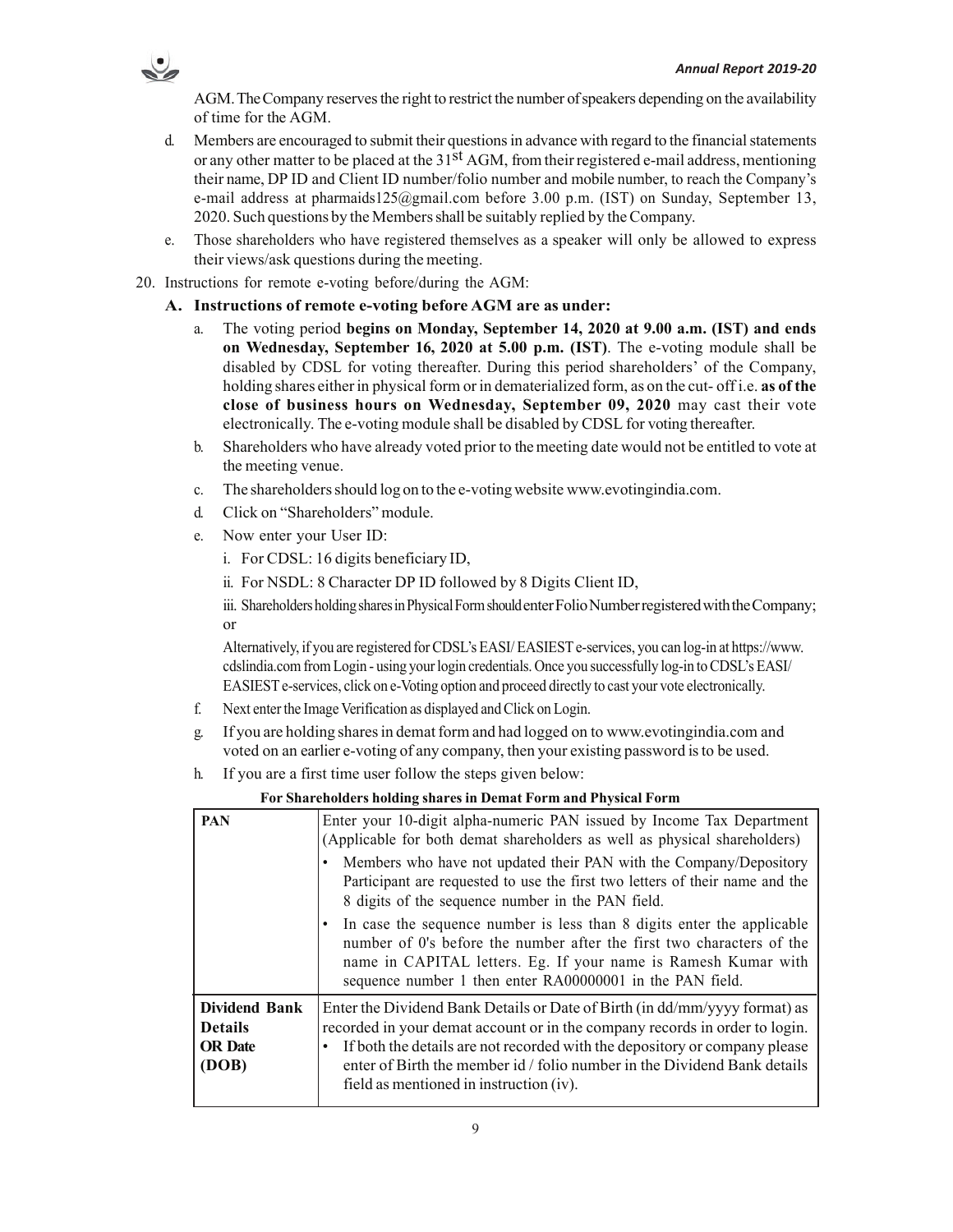

- i. After entering these details appropriately, click on "SUBMIT" tab.
- j. Shareholders holding shares in physical form will then directly reach the Company selection screen. However, shareholders holding shares in demat form will now reach 'Password Creation' menu wherein they are required to mandatorily enter their login password in the new password field. Kindly note that this password is to be also used by the demat holders for voting for resolutions of any other company on which they are eligible to vote, provided that company opts for e-voting through CDSL platform. It is strongly recommended not to share your password with any other person and take utmost care to keep your password confidential.
- k. For shareholders holding shares in physical form, the details can be used only for e-voting on the resolutions contained in this Notice.
- l. Click on the EVSN of Pharmaids Pharmaceuticals Limited.
- m. On the voting page, you will see "RESOLUTION DESCRIPTION" and against the same the option "YES/ NO" for voting. Select the option YES or NO as desired. The option YES implies that you assent to the Resolution and option NO implies that you dissent to the Resolution.
- n. Click on the "RESOLUTIONS FILE LINK" if you wish to view the entire Resolution details.
- o. After selecting the resolution you have decided to vote on, click on "SUBMIT". A confirmation box will be displayed. If you wish to confirm your vote, click on "OK", else to change your vote, click on "CANCEL" and accordingly modify your vote.
- p. Once you "CONFIRM" your vote on the resolution, you will not be allowed to modify your vote.
- q. You can also take a print of the votes cast by clicking on "Click here to print" option on the Voting page.
- r. If a demat account holder has forgotten the login password, then Enter the User ID and the image verification code and click on Forgot Password  $\&$  enter the details as prompted by the system.
- s. Shareholders can also cast their vote using CDSL's mobile app "m-Voting". The m-Voting app can be downloaded from respective Store. Please follow the instructions as prompted by the mobile app while Remote Voting on your mobile.
- **B.** Instructions for shareholders for e-voting during the AGM are as under:
	- a. The procedure for e-Voting on the day of the AGM is same as the instructions mentioned above for Remote e-voting.
	- b. Only those shareholders, who are present in the AGM through VC/OAVM facility and have not casted their vote on the Resolutions through remote e-Voting and are otherwise not barred from doing so, shall be eligible to vote through e-Voting system available during the AGM.
	- c. If any Votes are cast by the shareholders through the e-voting available during the AGM and if the same shareholders have not participated in the meeting through VC/OAVM facility, then the votes cast by such shareholders shall be considered invalid as the facility of e-voting during the meeting is available only to the shareholders attending the meeting.
	- d. Shareholders who have voted through Remote e-Voting will be eligible to attend the AGM. However, they will not be eligible to vote at the AGM.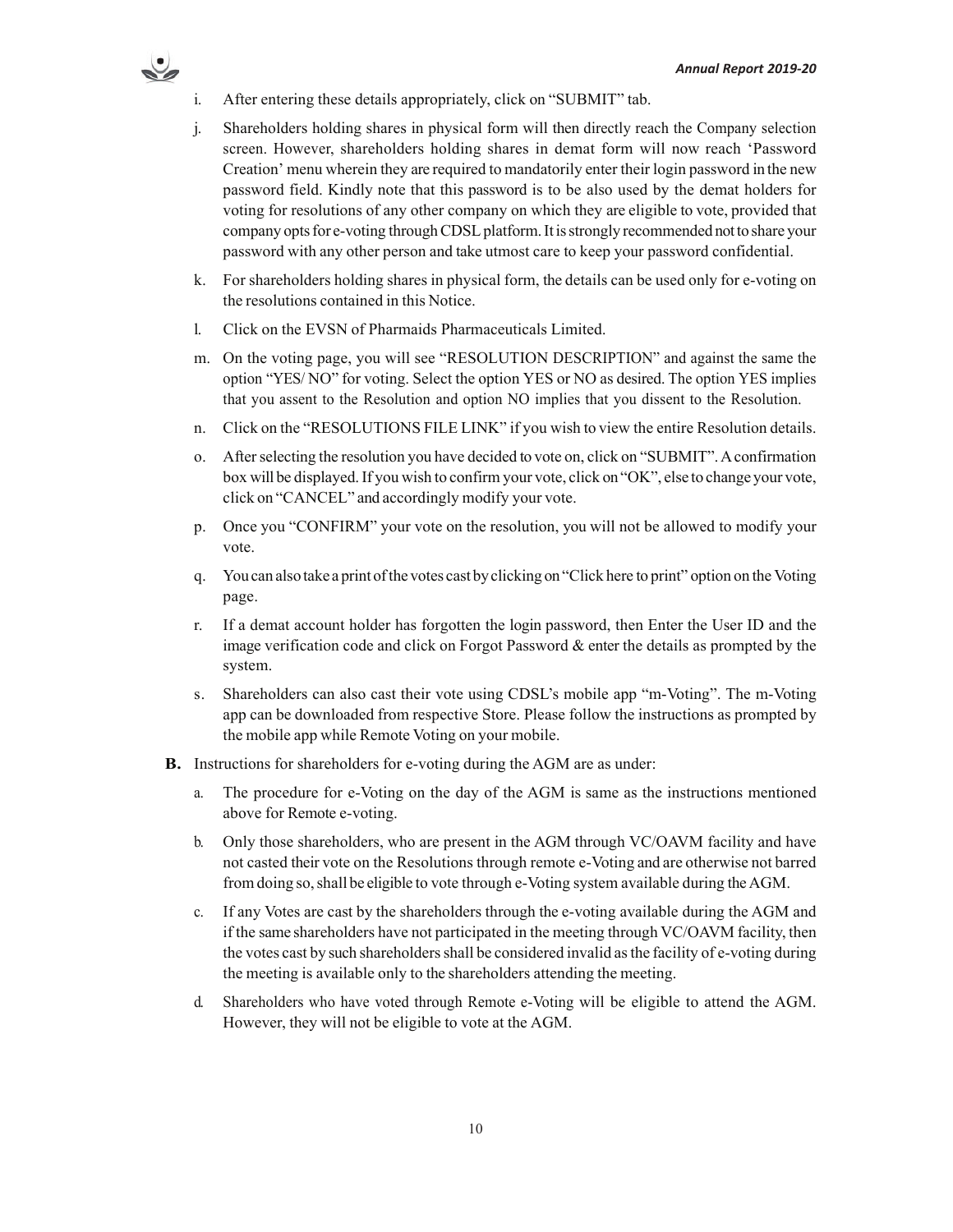

21. Note for Non – Individual Shareholders and Custodians

- Non-Individual shareholders (i.e. other than Individuals, HUF, NRI etc.) and Custodians are required to log on to www.evotingindia.com and register themselves in the "Corporates" module.
- A scanned copy of the Registration Form bearing the stamp and sign of the entity should be emailed to helpdesk.evoting@cdslindia.com.
- After receiving the login details a Compliance User should be created using the admin login and password. The Compliance User would be able to link the account(s) for which they wish to vote on.
- The list of accounts linked in the login should be mailed to helpdesk, evoting  $@cds$  lindia.com and on approval of the accounts they would be able to cast their vote.
- A scanned copy of the Board Resolution and Power of Attorney (POA) which they have issued in favour of the Custodian, if any, should be uploaded in PDF format in the system for the scrutinizer to verify the same.
- Alternatively Non Individual shareholders are required to send the relevant Board Resolution/ Authority letter etc. together with attested specimen signature of the duly authorized signatory who are authorized to vote, to the Scrutinizer and to the Company at the email address viz; pharmaids125@gmail.com, if they wish to vote from individual tab  $\&$  not uploaded same in the CDSL e-voting system for the scrutinizer to verify the same.
- 22. The resolutions proposed will be deemed to have been passed on the date of the AGM subject to receipt of the requisite number of votes in favour of the resolutions.

If you have any queries or issues regarding attending  $AGM \& e$ -Voting from the e-Voting System, you may refer the Frequently Asked Questions ("FAQs") and e-voting manual available at www.evotingindia.com, under help section or write an email to helpdesk.evoting@cdslindia. com or contact Mr. Nitin Kunder (022- 23058738 ) or Mr. Mehboob Lakhani (022-23058543) or Mr. Rakesh Dalvi (022-23058542).

Place:Hyderabad By Order of the **Board of Directors**

Date:13/08/2020

**CIN:L52520TG1989TLC009679**  $\text{Reg.}: \#4-4-211/212/3, 1 \text{ }^{\text{st}}\text{Floor}, \quad \text{Sd}/4$ Inderbagh, Sultan Bazar, **Annie Jodhani** Hyderabad – 500 095. **Company Secretary**